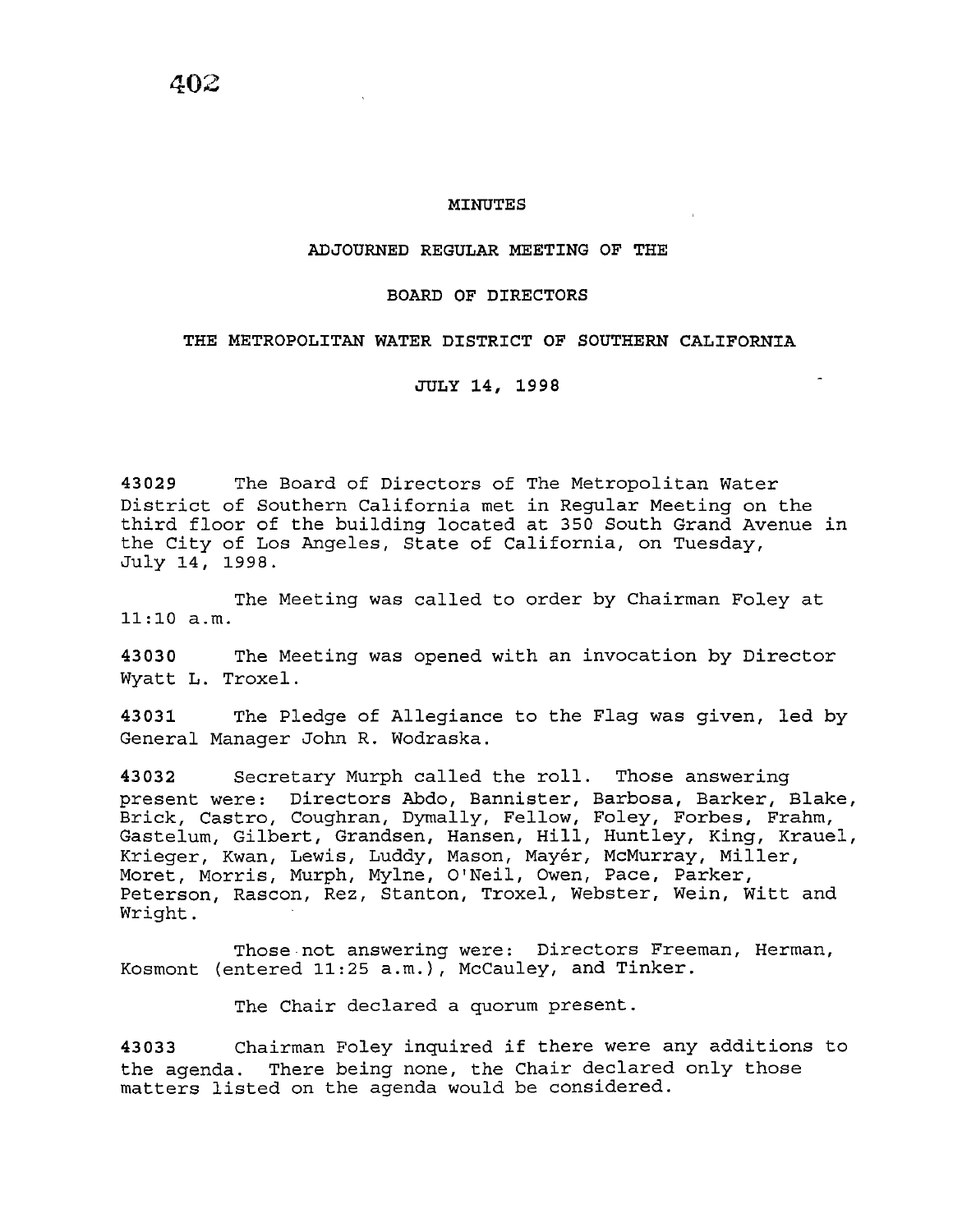**43034** Chairman Foley invited members of the public to address the Board on matters within the Board's jurisdiction. No member of the public responded.

**43035** Director Krauel introduced Larry Gardner, newly appointed Director of Water Utility of the Water Department for the City of San Diego.

**43036** There being no objection, the Chair ordered the reading of the Minutes of the Meeting held May 12, 1998, dispensed with, a copy having been mailed to each Director.

Director Blake moved, seconded by Director Pace and carried, approving the foregoing Minutes as mailed.

**43037** Director Blake moved, seconded by Board Secretary Murph and carried, authorizing preparation of a Memorial Resolution for former Director Burton E. Jones, who represented the Upper San Gabriel Valley Municipal Water District from 1984 to 1993.

**43038** Director Blake moved, seconded by Director Stanton and carried, approving sixty-day leaves of absences for the following Directors:

Director James Rez, commencing August 7, 1998 Director Lois B. Krieger, commencing August 19, 1998 Director Thomas H. McCauley, commencing July 10, 1998

**43039** Regarding the Governance issue on the composition and size of the Board, Committee on Communications and Legislation Chairman Pace moved, seconded by Vice Chairman Luddy, that the Board (1) support changing the percentage formula from the current three percent to five percent of assessed valuation of property for a total of up to 38 Directors effective in two years (beginning January 1, 2001); (2) commit to the Board studying all of the issues raised in the Thompson bill (AB 1919) including an evaluation of the potential to cap agency representation at three Directors, with the study to be completed within the next two years; and (3) incorporate no cost shifting language for water transfers, as revised by the Committee on Communications and Legislation, and as set forth in the General Manager's letter dated July 9, 1998.

Director Lewis offered a substitute motion that as a part of the study, consideration be given to the consolidation of the smaller agencies into regionialization, therefore reducing<br>further the number of Directors on Metropolitan's Board. The further the number of Directors on Metropolitan's Board.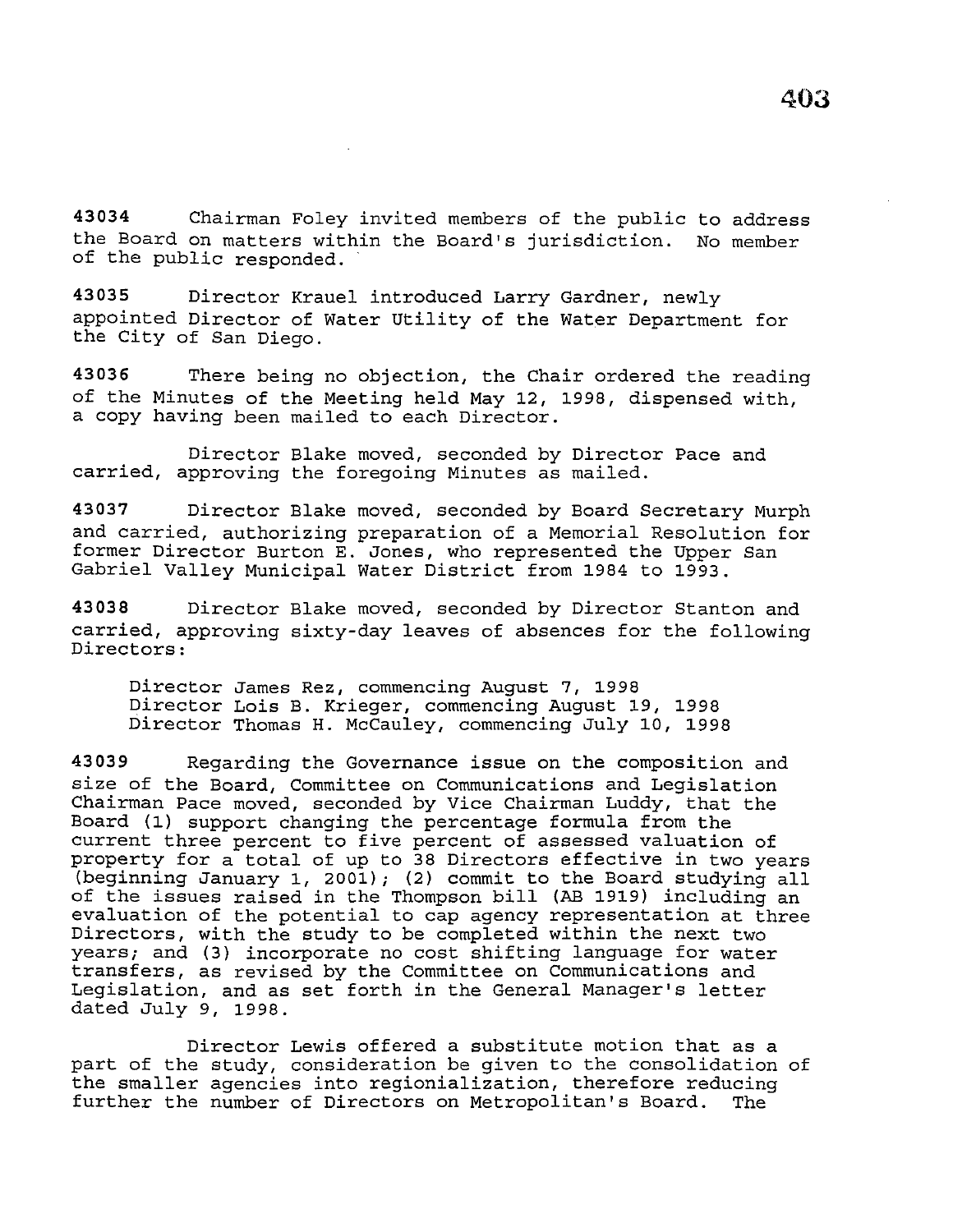motion was seconded by Director Krauel. The substitute motion did not carry.

The Chair called for a vote on the original motion, which carried.

Vice Chairman Frahm, Directors Krauel, Lewis, Mason, and Parker requested to be recorded as voting no.

**43040** Chairman Foley presented to General Manager Wodraska a pin emblematic of five years of service to the District.

Director Kosmont took his seat at 11:25 a.m.

**43041** Chairman Foley announced the following committee assignments:

1. The reinstatement of the Facility Naming Ad Hoc Committee with Directors Miller (Chair), Mylne, Parker, Wein, and Witt.

2. The addition of Director Stanton to the Bay-Delta Political Advisory Committee and the Information Systems Ad Hoc Committee.

3. The addition of Director Mayer to the Diversity Steering Committee.

4. The naming of Director Kosmont as Vice Chairman of the Strategic Plan Steering Committee.

5. The resignation of Director Kosmont from the Organization and Personnel Committee.

**43042** Director Moret, Chair of the Diversity Steering Committee, announced that the meeting of the committee scheduled for tomorrow, July 15, has been canceled and rescheduled to Tuesday, July 28, 1998, at 2:00 p.m. She stated the committee will be considering the recommendations of the consultant, and will then submit its own recommendation to the Board at a later date.

**43043** Special Committee on Real Property Management Chairman King reported on the continuing development and construction of the new Headquarters Building, and that six moving firms responded to Metropolitan's Request for Proposals, which are now being evaluated by staff. The project is still ahead of schedule and under budget.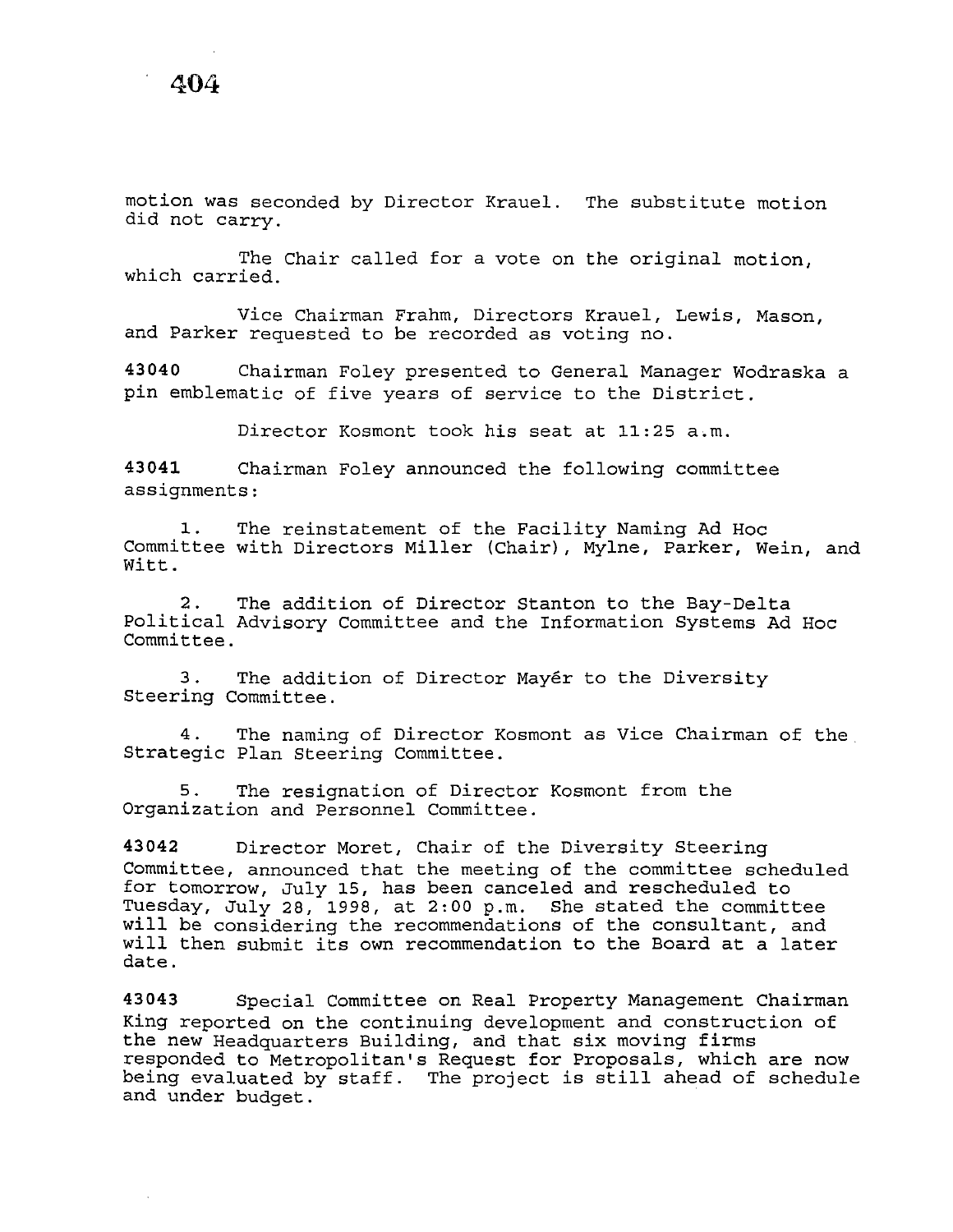By video, the Board received the following reports:

**43044** 

Chief Financial Officer Becker reported on Metropolitan's financial condition through June 1998, the end of fiscal year 1997-98. Mr. Becker also reported that in the June 1998 edition of Controller Magazine, a professional business journal published in the United States and Canada, Metropolitan's Business Resumption Plan was prominently featured in an article on the importance of planning for disaster recovery not only in the operations area, as most large organizations do, but also on the business side. On June 17, 1998, Metropolitan received the Employer of the Year Award from the Records Managers and Administrators, also known as ARMA International, a professional association with over 10,000 members worldwide.

Assistant Chief of Operations Wattier reported on the final water sales for fiscal year 1997-98. He also reported on the recent taste-and-odor episode in Lake Skinner caused from Geosmin, a by-product released by naturally occurring algae which imparts an earthy/musty taste and odor to the water, which was checked via application of tons of copper sulfate into the lake.

Chief of Planning and Resources Man reported on the Local Resources Program (LRP) which will continue regional support of new water recycling and groundwater recovery projects in today's competitive environment. The LRP replaces Metropolitan's Local Projects and Groundwater Recovery Program, and transition procedures will allow Metropolitan to enter into agreements for certain grandfathered projects through December 9, 1998.

Chief Engineer Snyder reported that twenty-one construction projects are currently underway, representing over a billion dollars in total construction costs. He commented on the P-1 Pumping Plant and Pressure Tunnel, the PC-1 Pressure Control Structure, and the Arrowhead East Tunnel. Mr. Snyder also reported on the tunnel machine boring work currently underway on the Inland Feeder tunnels.

**43045** General Manager Wodraska reported that last month Chairman Foley, Directors Pace and Kosmont, and himself were invited to join a small group of CEOs from Southern California to meet with Governor Pete Wilson and Secretary of State Bill Jones. The Governor made his commitment to the CALFED process with the hope of a proposal to be completed by the end of the year, and stated the business community in Southern California needs to increase its visibility and efforts on this issue. Mr. Wodraska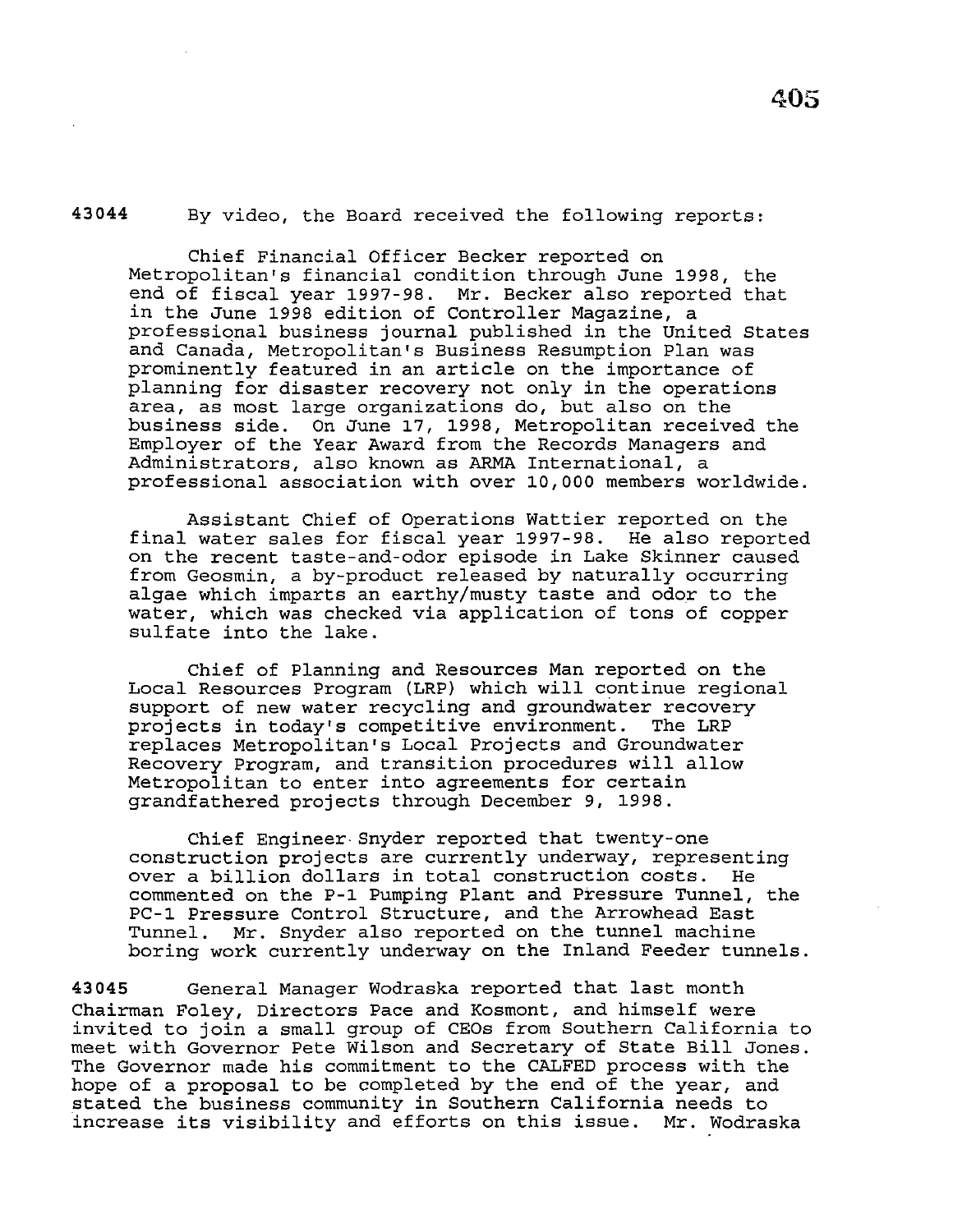announced that Metropolitan will formally dedicate its state-ofthe-art water quality facility on Thursday, July 23, 1998, from 10:00 a.m. to noon at the newly completed laboratory in La Verne, and urged all Directors to participate in this event. Mr. Wodraska reported on the article titled "Developments in California Water Management", written by himself and Peter E. Von Haam, and published in the Water Resources Update by The<br>Universities Council on Water Resources. The Water Resources Universities Council on Water Resources. Update is the premier water resource document in the universities' system looking at innovations in water management around the country.

**43046** General Counsel Taylor reported that he has reached an agreement with the San Diego County Water Authority and the Imperial Irrigation District on the extension of the tolling agreement. He announced that Linda Santos, the Administrator of the Legal Department, has resigned and will be returning to the City of Torrance. Beverly Linderman from the Human Resources Division will be taking over Mrs. Santos' position in the Legal Department.

**43047** General Manager Wodraska commented on the detailed report on the Colorado River matters given at the Water Planning and Resources Committee meeting held earlier today. He stated it appears that from the annual operating plan there will be a surplus declaration and a full aqueduct in calendar year 1999 for Metropolitan. Mr. Wodraska stated that detailed briefing on the salinity control measures are underway, and that at the Water Planning meeting, Chief of Operations Malinowski reported on some Federal legislation dealing with the Wellton Mohawk Irrigation District.

**43048** Regarding the San Diego/IID transfer, Paul Cunningham, Metropolitan's lead negotiator, reported that Metropolitan and San Diego were closer than at any previous time to reaching an understanding regarding a transaction that would be in the interest of both agencies. The transaction is now structured as<br>an exchange, rather than a wheeling arrangement. Under the an exchange, rather than a wheeling arrangement. current formulation, San Diego would purchase water, which was derived from extraordinary conservation, from IID and then exchange that for a like amount of water from Metropolitan. Metropolitan would take control of the conserved water at Havasu. Metropolitan would have the responsibility to deliver a like amount of water of comparable quality to San Diego, but the source of that water would be at Metropolitan's discretion. Metropolitan would sell the exchange water to San Diego at a price that would be lower than the basic untreated rate as part of this arrangement. San Diego could exchange up to 200,000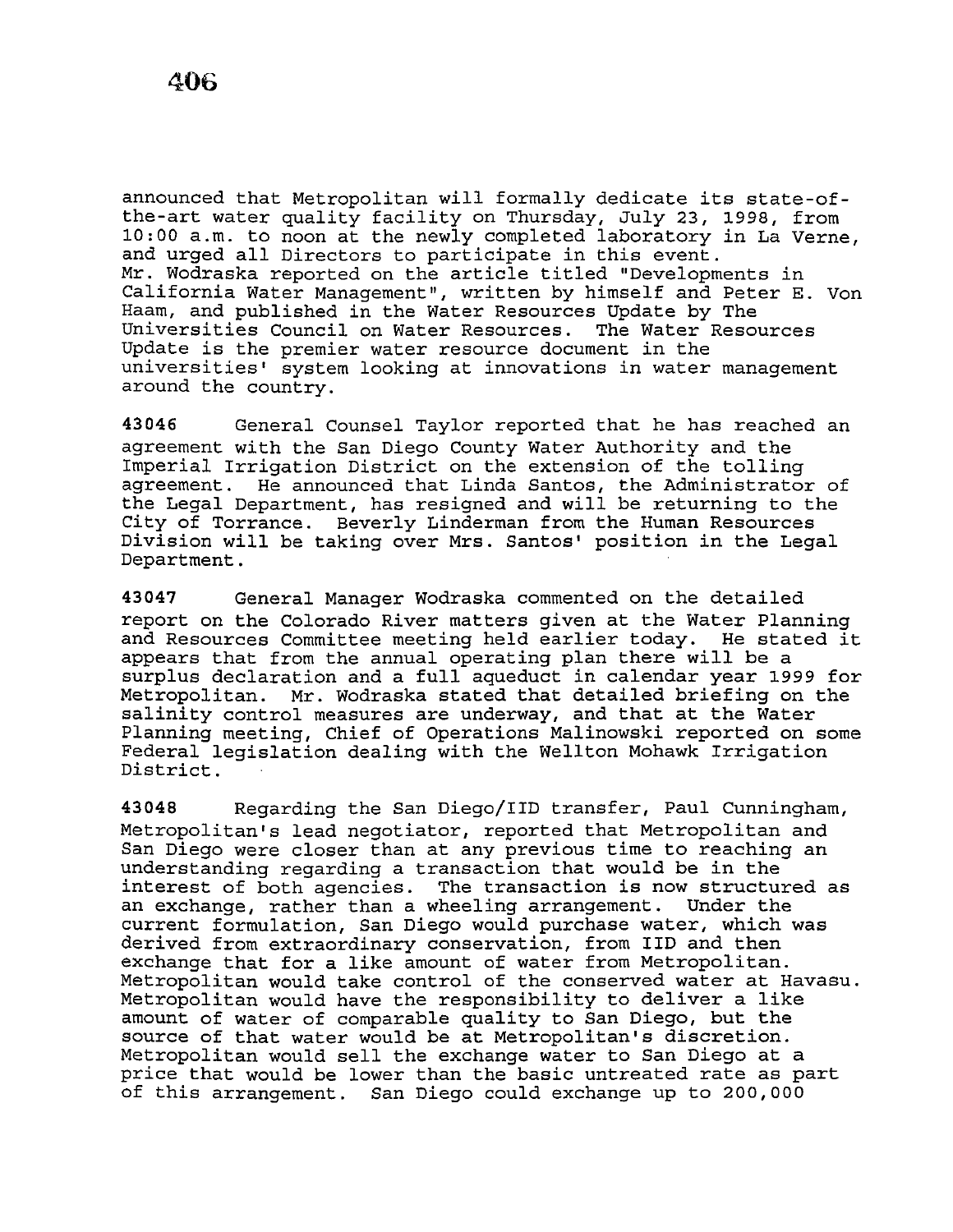acre-feet of water under this arrangement. The term of the agreement would be 45 years, coincident with the term of the IID/San Diego agreement.

Mr. Cunningham indicated that the transaction remained contingent upon several events, the most notable being river reoperations and resolution of the agricultural entitlements (the quantification issue) for Colorado River water. In addition, he noted that both parties were in agreement on the difference (in both nominal and present value terms) in the amounts that San Diego was willing to pay and the amount that Metropolitan required of San Diego for the transaction. Metropolitan's Board has authorized the negotiating team to limit the impact on Metropolitan's rate payers over the first twenty years to \$785 million in nominal terms. At this point, both parties have agreed that the gap between what Metropolitan is seeking in payment to hit this \$785 million target and what San Diego is willing to pay is equal to \$70 million in present value terms. The administration has indicated that the State may fund the difference through the financing of projects that would further the California 4.4 Plan. In this manner, neither party has to change the terms that would be necessary to meet their respective<br>objectives. The transaction is contingent upon receiving the The transaction is contingent upon receiving the necessary funding to close this gap. Mr. Cunningham stated that the gap in the first twenty years of the transaction (assuming the transaction began in 2000) was equal to \$70 million in present value terms. In the remaining 25 years, the gap was estimated to be \$30 million in present value terms.

He noted that two other major issues remained open, and needed to be resolved if both parties were to reach agreement. The first of these issues is related to the treatment of the<br>exchange water under Metropolitan's various programs. At this exchange water under Metropolitan's various programs. point, the exchange water would be treated as "local" water in Metropolitan's drought allocation plan and interim agricultural<br>program. San Diego's concern regarding this issue is that San San Diego's concern regarding this issue is that San Diego would receive less interim agricultural water than currently as a result of the exchange. Metropolitan's other member agencies were concerned that this treatment provided reliability gains to San Diego at the expense of the other member agencies.

Mr. Cunningham stated that the second major open issue is the question of the payments for the last 25 years of the contract--the re-opener issue. A significant amount of work has been conducted to provide assurance regarding the relative risks borne by each party during the first twenty years, but there are large uncertainties associated with the last twenty-five years of the contract. Metropolitan has argued that a general re-opener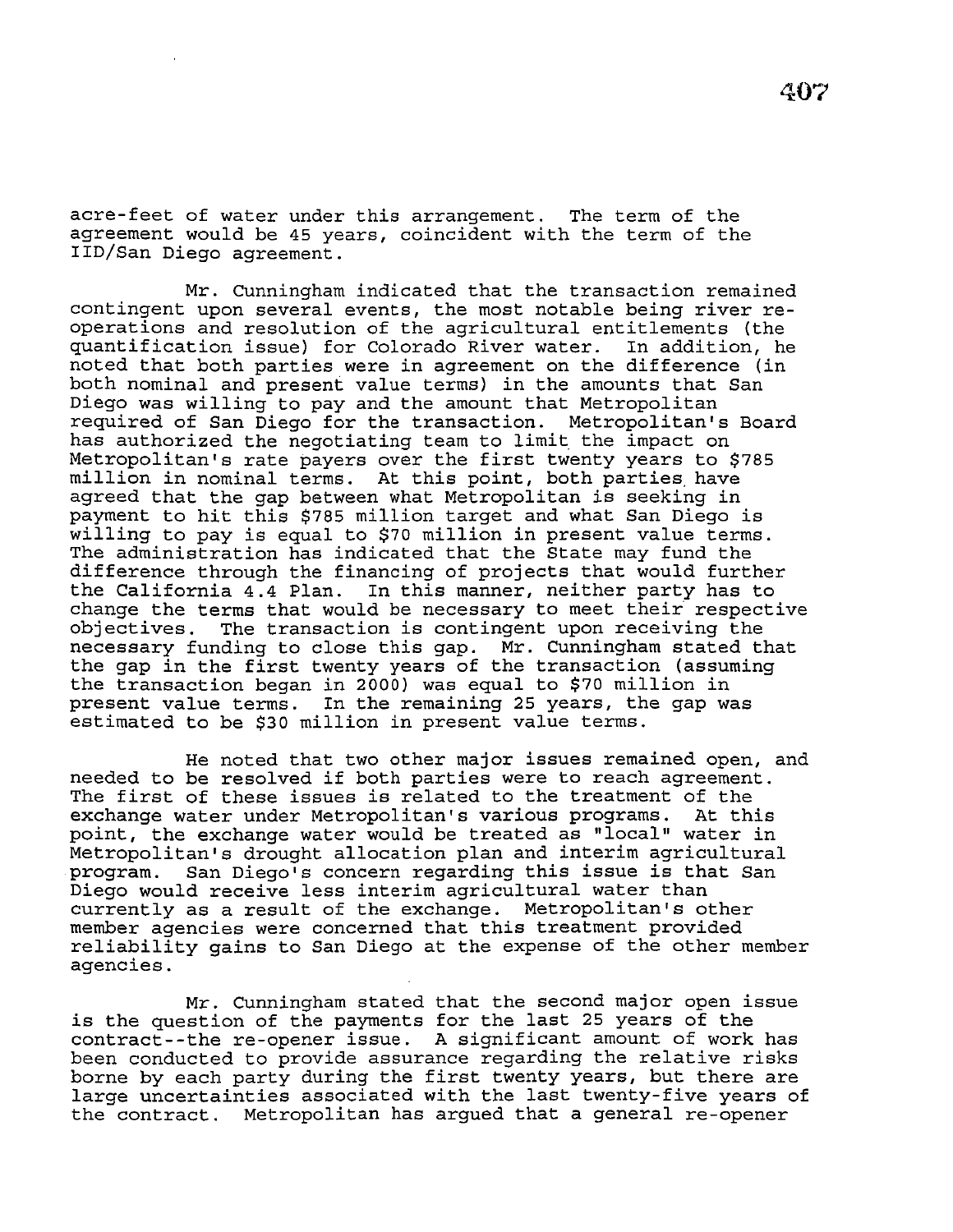would be appropriate under these circumstances, and that the reopener should be tied to the loss of river re-operations since that is a major predicate of the transaction. San Diego desires more certainty regarding their obligations to Metropolitan. result, the parties are discussing different formulations and risk allocations for three specific risks: the cost of water in the future, Metropolitan's costs in the future, and costs that change due to hydrological variations on the Colorado River. This subject *is* now the center of discussions.

General Manager Wodraska commented on the ongoing negotiations between Metropolitan and San Diego and informed the Board of the meetings held with George Dunn, the Governor's chief of staff, relating to a possible water bond on the November ballot which would include moneys from the State to help<br>facilitate the deal with Metropolitan and San Diego. Because facilitate the deal with Metropolitan and San Diego. there is the possibility of an agreement between Metropolitan's and San Diego's negotiating teams, Mr. Wodraska requested that a special Board Meeting be scheduled *in* the next few weeks.

**43049** Water Planning and Resources Committee Chairman Brick moved, seconded by Director Blake and carried, authorizing the General Counsel to extend the tolling agreement between Imperial Irrigation District, San Diego County Water Authority, and Metropolitan from the current termination date of July 25 to August 25, 1998.

**43050** Chief of Communications Maloy reported on current legislative issues affecting Metropolitan. The Assembly passed an education bond and sent it to the Senate. There are two potential vehicles for the water bond which were discussed in both the Assembly and the Senate. The House version was authored by Assemblyman Machado from Stockton, and the Senate version by Senator Costa from the Central Valley. They will deal with the language of the proposed water bond *issue.* 

**43051** The Chair reported that Agenda Items 8-1 through 8-3, 8-5, 8-7 through 8-9, 8-11 through 8-15, and 8-17 have been added to the Consent Calendar.

Director Blake moved, seconded by Director Stanton and carried, and the Board approved the Consent Calendar Items, **M.I. 43052** through **M.I. 43074,** as follows:

**43052** Authorized the General Counsel to retain Katherine E. Stone to continue with her representation in litigation related to Eastside Reservoir Project and assistance on the Eastside Reservoir Recreation entitlement and environmental activities in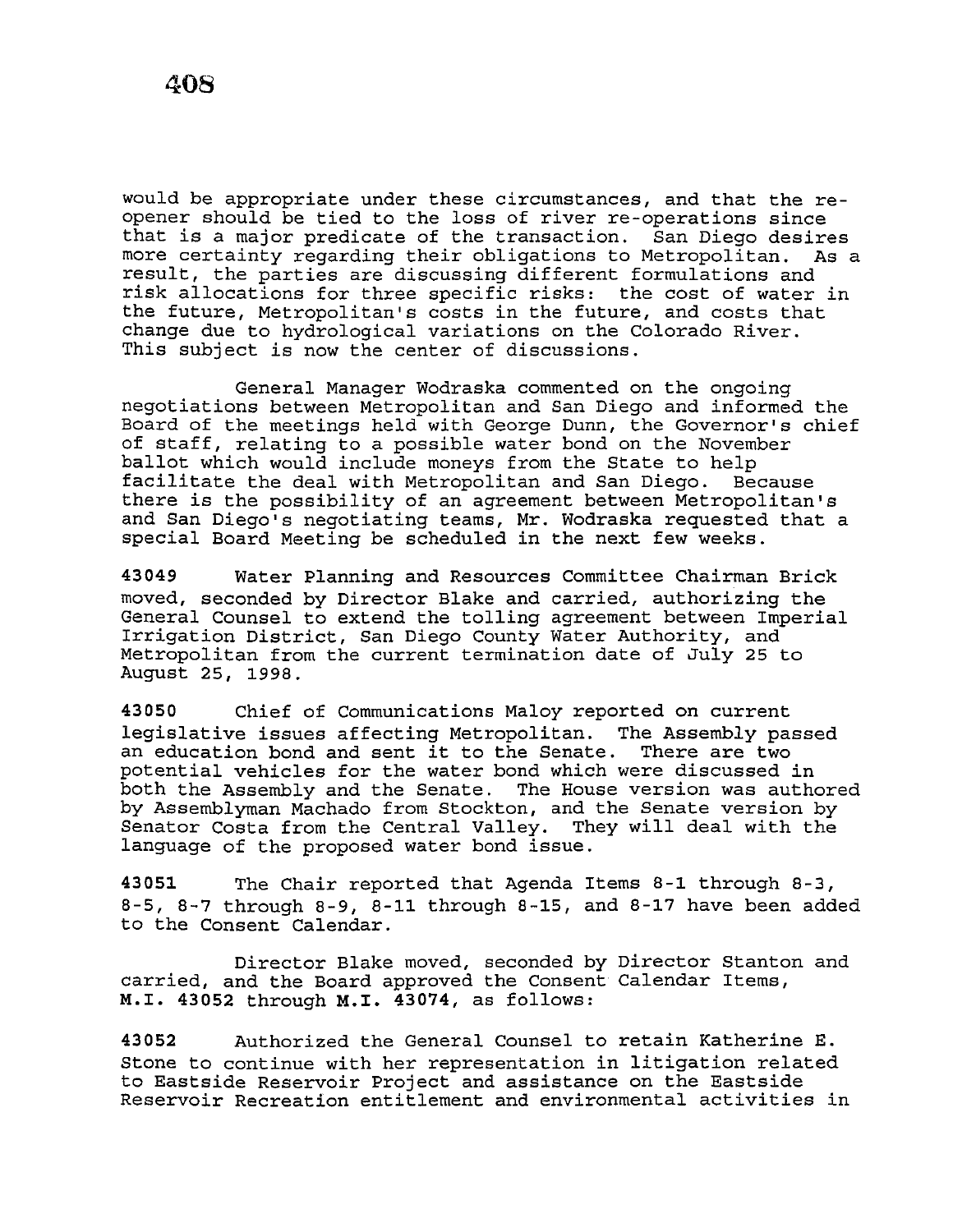an amount not to exceed \$250,000 per year, including expenses, as set forth in the General Counsel's letter dated June 23, 1998.

**43053** To prepare environmental documentation and perform preliminary and final design activities for the replacement of the Cabazon Radial Gate Facility, the Board authorized (1) Appropriation No. 15320 (Board Action No. 1) in the amount of \$456,000 from the Pay-As-You-Go Fund, to finance all costs for work performed in advance of award of a construction contract; and (2) the General Manager to have all work performed in advance of award of a construction contract, as set forth in the General Manager's letter dated June 12, 1998.

**43054** To construct the Santa Ana River Wash crossing segment of the Inland Feeder Program, the Board (1) reviewed and considered the information in the Final Environmental Impact Report as revised by the Supplemental EIR (SEIR); and based on independent judgment and analysis, certified that the SEIR has been completed in compliance with the California Environmental Quality Act; {2) approved the project modifications evaluated in the Final SEIR; and  $(3)$  found that the project as modified resulted in no new significant adverse unmitigated environmental impacts, as set forth in the General Manager's letter dated June 16, 1998.

Vice Chairman Frahm, Directors Krauel, Lewis, Mason, and Parker requested to be recorded as voting no.

**43055** Ratified the General Manager's execution of Agreement No. 16410 with Ross Communications for legislative consulting services, as set forth in the General Manager's letter dated June 17, 1998.

Vice Chairman Frahm, Directors Krauel, Lewis, Mason, and Parker requested to be recorded as abstaining.

**43056** Ratified the General Manager's execution of Agreement No. 16411 with Will & Carlson, Inc., for legislative consulting services, as set forth in the General Manager's letter dated June 17, 1998.

**43057** To ensure uninterrupted administration of the Operations Division's Don Adams Memorial Apprentice Program, the Board authorized the General Manager to exercise *his* option to extend Agreement No. 12625 with COREStaff Support Services, Inc., for an additional year and to increase the maximum amount payable by \$784,000 to \$1,980,000, as set forth in the General Manager's letter dated June 8, 1998.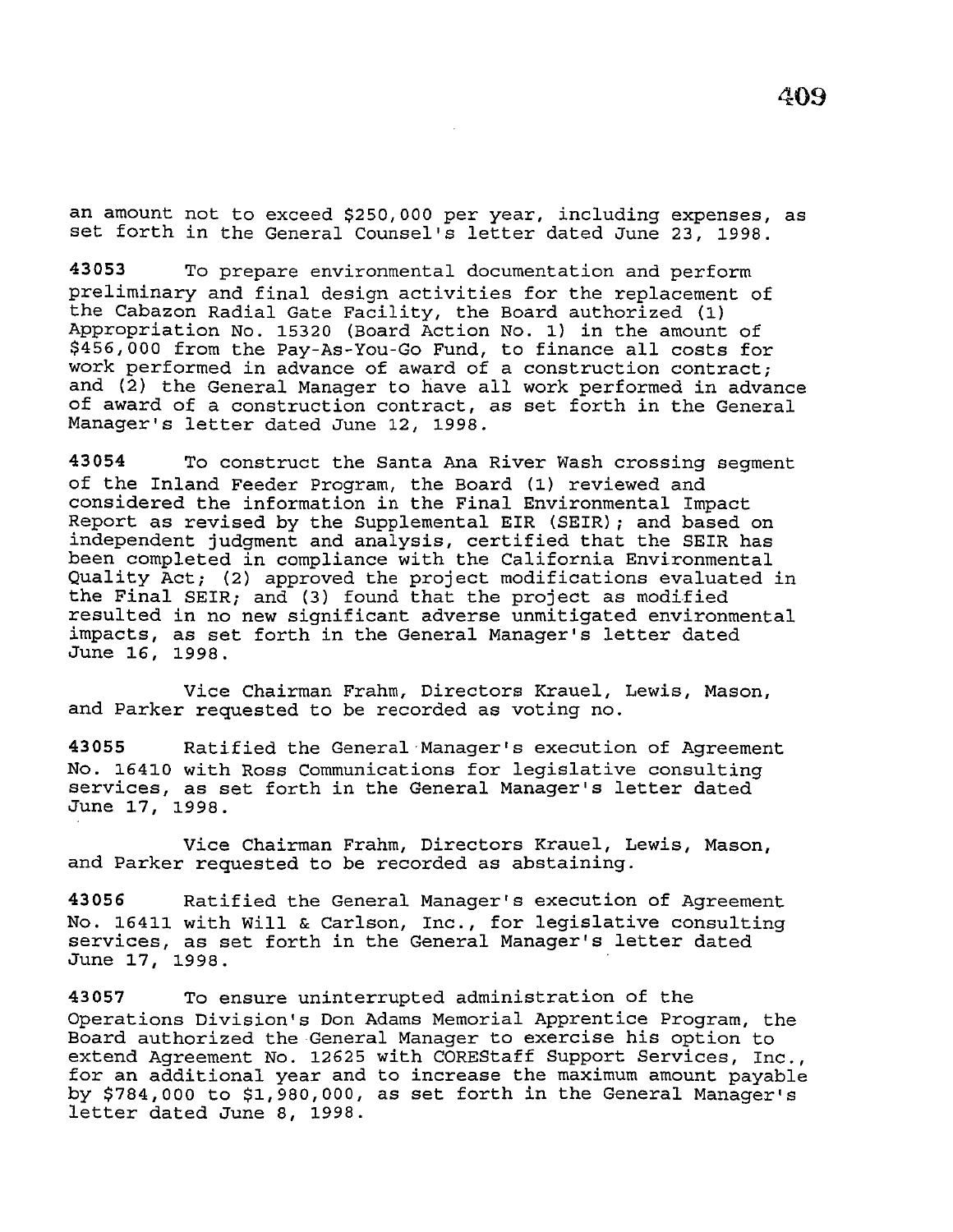**43058** Authorized the General Manager to amend Metropolitan's agreement with Bookman-Edmonston Engineering, Inc., for the Phase II Salinity Management Study for an additional expenditure of *\$9010001* for a total amended cost not to exceed \$440 <sup>1</sup> 000, to support completing a salinity management policy for Metropolitan's service area, subject to the amendment being in form approved by the General Counsel, as set forth in the General Manager's letter dated June 23, 1998.

**43059** Authorized the General Manager to execute the First Amendment to the Water Supply Management Agreement with Orange County Basin as described in the General Manager's letter dated June 18, 1998, subject to the amendment being in form approved by the General Counsel, as set forth in the General Manager's letter dated June 18, 1998.

Director Huntley requested to be recorded as abstaining.

**43060** Expressed support for s. 1576 (Feinstein) and H.R. 630 (Bilbray) regarding reformulated gasoline requirements, as set forth in the General Manager's letter dated June 16, 1998.

**43061** Authorized the General Counsel to amend an existing agreement with the law firm of Harkins Cunningham for rate analysis and legal advice with respect to wheeling rates, to increase the maximum amount payable by \$250,000, including expenses, as set forth in the General Counsel's letter dated June 29, 1998.

Vice Chairman Frahm, Directors Krauel, Lewis, Mason, and Parker requested to be recorded as abstaining.

**43062** To construct the Riverside Badlands Tunnel of the Inland Feeder Program, the Board awarded a construction contract in the amount of  $$112,817,046$  to Shank/Balfour Beatty, in accordance with Specifications No. 1365, as amended; and upon execution of the contract, authorized all other bids be rejected, as set forth in the General Manager's letter dated May 19, 1998.

Vice Chairman Frahm, Directors Krauel, Lewis, Mason, and Parker requested to be recorded as voting no.

**43063** To provide for construction services for the Arrowhead West Tunnel and other reaches of the Inland Feeder Program, the Board authorized the General Manager to enter into an agreement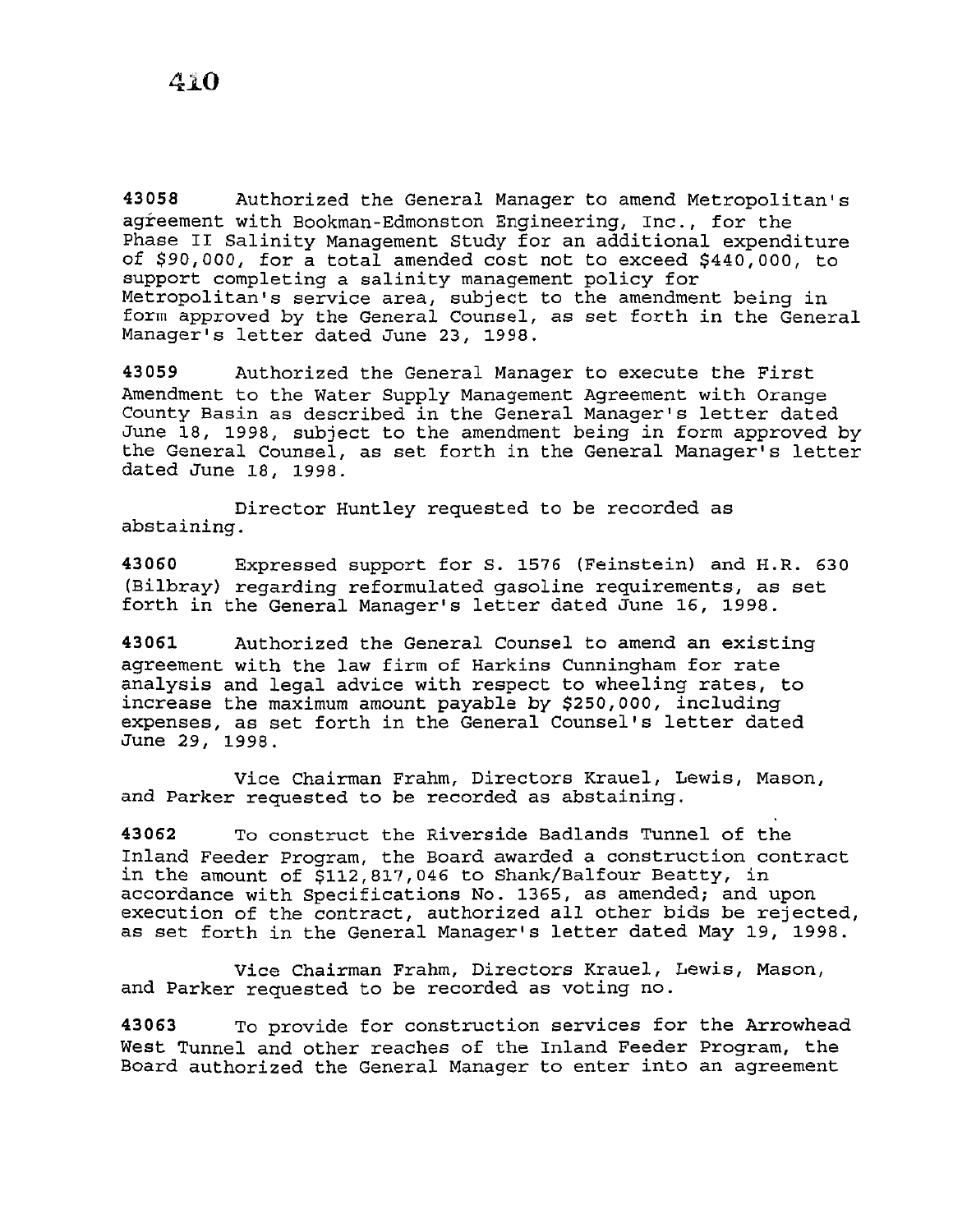with Hatch Mott MacDonald in the amount of \$11,500,000, as set forth in the General Manager's letter dated June 16, 1998.

Vice Chairman Frahm, Directors Krauel, Lewis, Mason, and Parker requested to be recorded as voting no.

**43064** To provide fabricated steel pipe for the Santa Ana River Wash segment of the Inland Feeder Program, the Board delegated to the General Manager the authority to award a contract for an amount not to exceed \$4,000,000, subject to the agreement being in form approved by the General Counsel, as set forth in the General Manager's letter dated June 16, 1998.

Vice Chairman Frahm, Directors Krauel, Lewis, Mason, and Parker requested to be recorded as voting no.

**43065** For the design, purchase of equipment, and construction of small capital projects costing less than \$250,000 during fiscal year 1998-99, the Board authorized (1) the General Manager to have all work performed including necessary environmental documentation; and (2) Appropriation No. 15327 (Board Action No. 1) in the amount of \$4,000,000 from the Pay-As-You-Go Fund, to finance all estimated costs, as set forth in the General Manager's letter dated June 16, 1998.

**43066** Authorized Appropriation No. 15325. (Board Action No. 1) in the amount of \$2,200,000 from the General Fund, for a demonstration project, environmental review, and technical studies for the Hayfield/Chuckwalla Groundwater Storage Program, as set forth in the General Manager's letter dated June 23, 1998.

**43067** Authorized (1) the preparation of an agreement among the Coachella Valley Water District, Desert Water Agency, and Metropolitan, along the terms described in the General Manager's letter dated June 23, 1998; and (2) Appropriation No. 15326 (Board Action No. 1) in the amount of \$750,000 from the General Fund, for Metropolitan's share of the cost of preparing environmental documentation and investigation of the feasibility of a groundwater storage program in the Coachella Valley lower groundwater basin.

Vice Chairman Frahm, Directors Krauel, Lewis, Mason, and Parker requested to be recorded as abstaining.

**43068** The Board (1) gave informal approval as defined in Administrative code 3100(b) for the concurrent annexation of Thirty-Eighth Fringe Area Annexation concurrently to Metropolitan, Western Municipal Water District, and Murrieta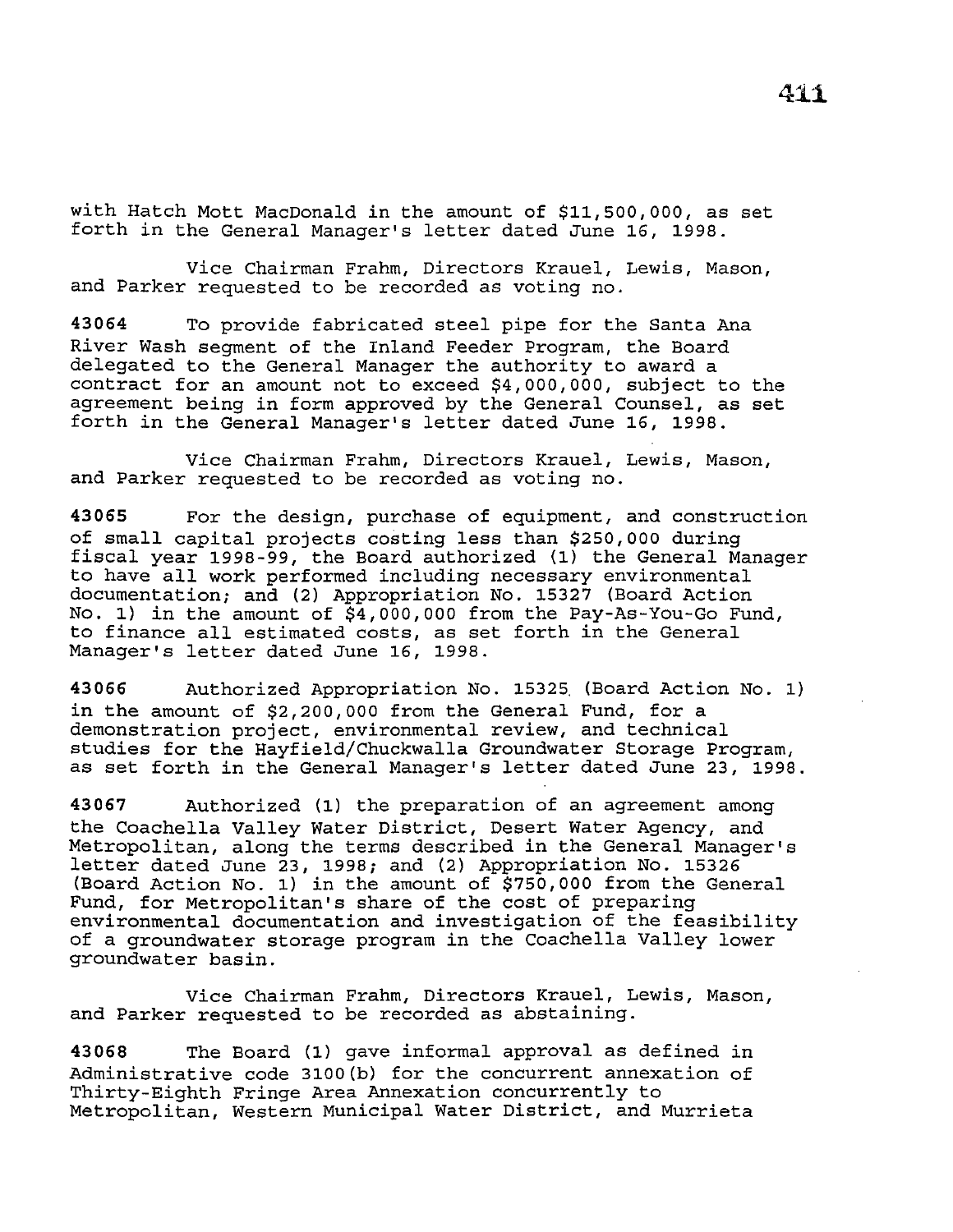County Water District, conditioned upon a cash payment to Metropolitan of the annexation charge of approximately \$296,510.56, if completed by December 31, 1998, or at the then provision, if completed by becember 31, 1998, Of at the then<br>current annexation charge rate, if completed after December 31, 1998, subject to such terms and conditions as may be fixed by the Board in granting formal consent to such annexation when a request therefor has been received; (2) approved the plans for Implementing Water Use Efficiency Guidelines for the proposed annexation; and (3) approved the resolution of intent **(Resolution 8592)** to impose standby charges at the rate of \$9.23 per acre or per parcel of less than one acre within the proposed annexation, substantially in the form of Exhibit A to the General Manager's letter dated June 16, 1998, said Resolution entitled:

**RESOLUTION OF THE BOARD OF DIRECTORS OF THE METROPOLITAN WATER DISTRICT OF SOUTHERN CALIFORNIA GIVING NOTICE OF INTENTION TO IMPOSE STANDBY CHARGE CONTINGENT UPON ANNEXATION** 

**43069** The Board adopted, by a two-thirds vote, **Resolution <sup>8593</sup>**attached to the General Manager's letter dated June 20, 1998, to condemn property described in Exhibits A and B attached to the foregoing letter, in accordance with the eminent domain law, and directing the General Counsel to commence condemnation proceedings in San Bernardino County to acquire easements for the Inland Feeder Project, said Resolution entitled:

**A RESOLUTION OF THE BOARD OF DIRECTORS OF THE METROPOLITAN WATER DISTRICT OF SOUTHERN CALIFORNIA DIRECTING THE CONDEMNATION OF CERTAIN PROPERTY SITUATED IN THE COUNTY OF SAN BERNARDINO (INLAND FEEDER PROJECT)** 

Vice Chairman Frahm, Directors Krauel, Lewis, Mason, and Parker requested to be recorded as voting no.

**43070** The Board adopted, by a two-thirds vote, **Resolution <sup>8594</sup>**attached to the General Manager's letter dated June 23, 1998, to condemn property described in Exhibits A and B attached to the foregoing letter, in accordance with the eminent domain law, and directing the General Counsel to commence condemnation proceedings in Riverside County to acquire easements for the Inland Feeder Project, said Resolution entitled: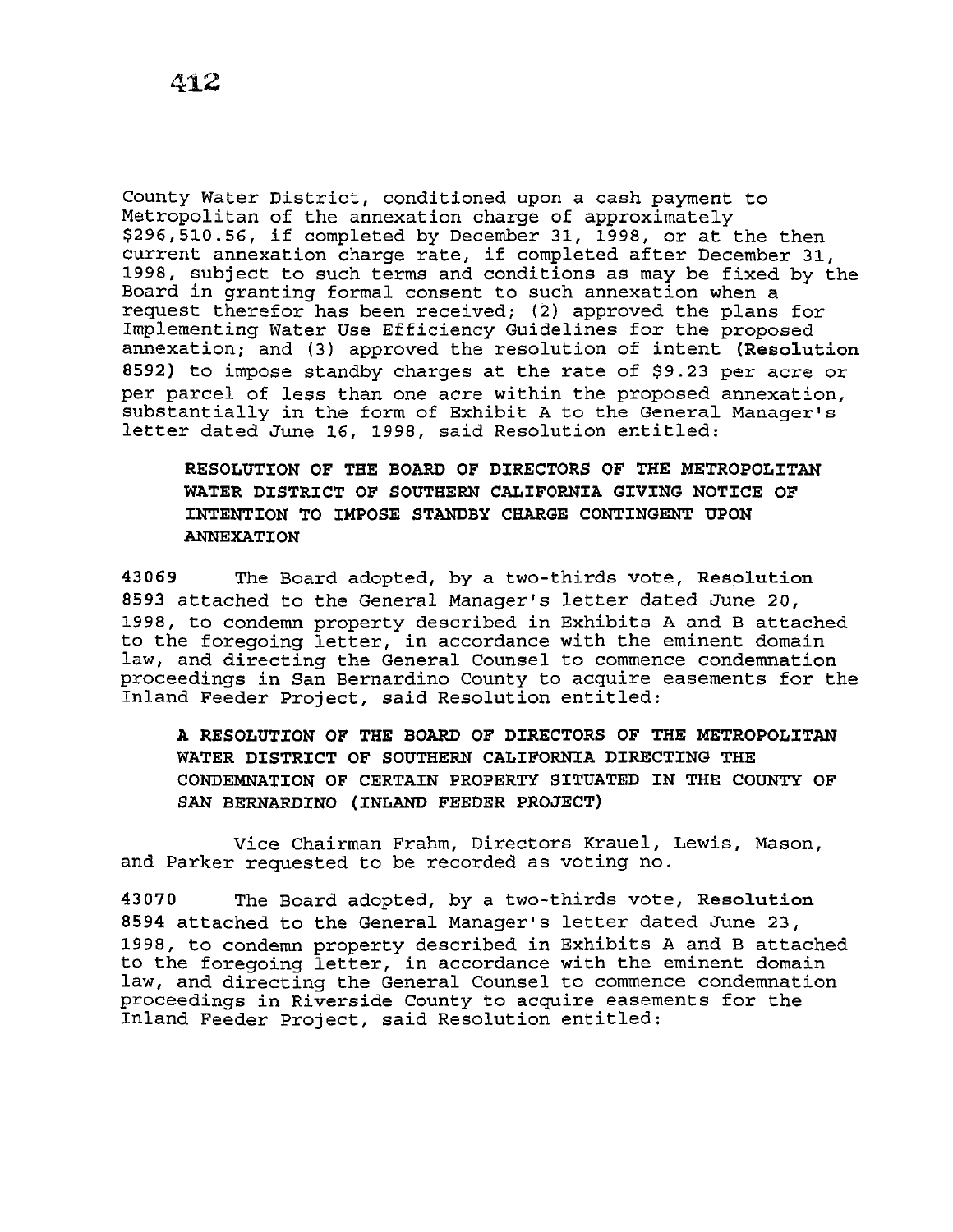**A RESOLUTION OF THE BOARD OF DIRECTORS OF THE METROPOLITAN WATER DISTRICT OF SOUTHERN CALIFORNIA DIRECTING THE CONDEMNATION OF CERTAIN PROPERTY SITUATED IN THE COUNTY OF RIVERSIDE (INLAND FEEDER PROJECT)** 

Vice Chairman Frahm, Directors Krauel, Lewis, Mason, and Parker requested to be recorded as voting no.

**43071** Authorized (1) the acquisition of property for the Eastside Reservoir Project (MWD Parcel 144-001-805) owned by Robert L. Rosenthal and Connie R. Rosenthal, Trustees of the Robert L. And Connie R. Rosenthal Trust-1982 dated August 12, 1982; and (2) the settlement of the eminent domain action Metropolitan Water District v. Rosenthal, Riverside County Superior Court Case No. 298200, as set forth in the General Manager's confidential letter dated June 16, 1998.

**43072** Authorized the acquisition of property for the Eastside Reservoir Project (MWD Parcel 144-001-871) owned by Robert L. Shelton, as set forth in the General Manager's confidential letter dated June 16, 1998.

**43073** Authorized an amendment in the contract with special counsel, Bergman & Wedner, to finance costs of litigation in Narainder Kohli v. Metropolitan Water District, Los Angeles County Superior Court Case No. BC 171378, as set forth in the confidential letter signed jointly by the General Manager and the General Counsel dated June 19, 1998.

**43074** Expressed support for Assembly Bill 2739 (Mazzoni-Novato) which amends the Public Contract Code to authorize public agencies to pre-qualify prospective bidders based upon a standard questionnaire and financial statement, as set forth in the letter signed jointly by the General Manager and the General Counsel dated July 7, 1998.

**43075** Water Planning and Resources Committee Chairman Brick moved, seconded by Budget and Finance Committee Chairman Blake, and the Board (1) approved the Principles of Agreement (Principles) between the Cadiz Land Company, Inc. and Metropolitan; (2) authorized preparation of an agreement along the terms of the Principles which will be brought back to the Board for approval; and (3) authorized Appropriation No. 15324 (Board Action No. 1) in the amount of \$2,000,000 from the General Fund, for Metropolitan's half of the cost of preparing environmental documentation, as set forth in the General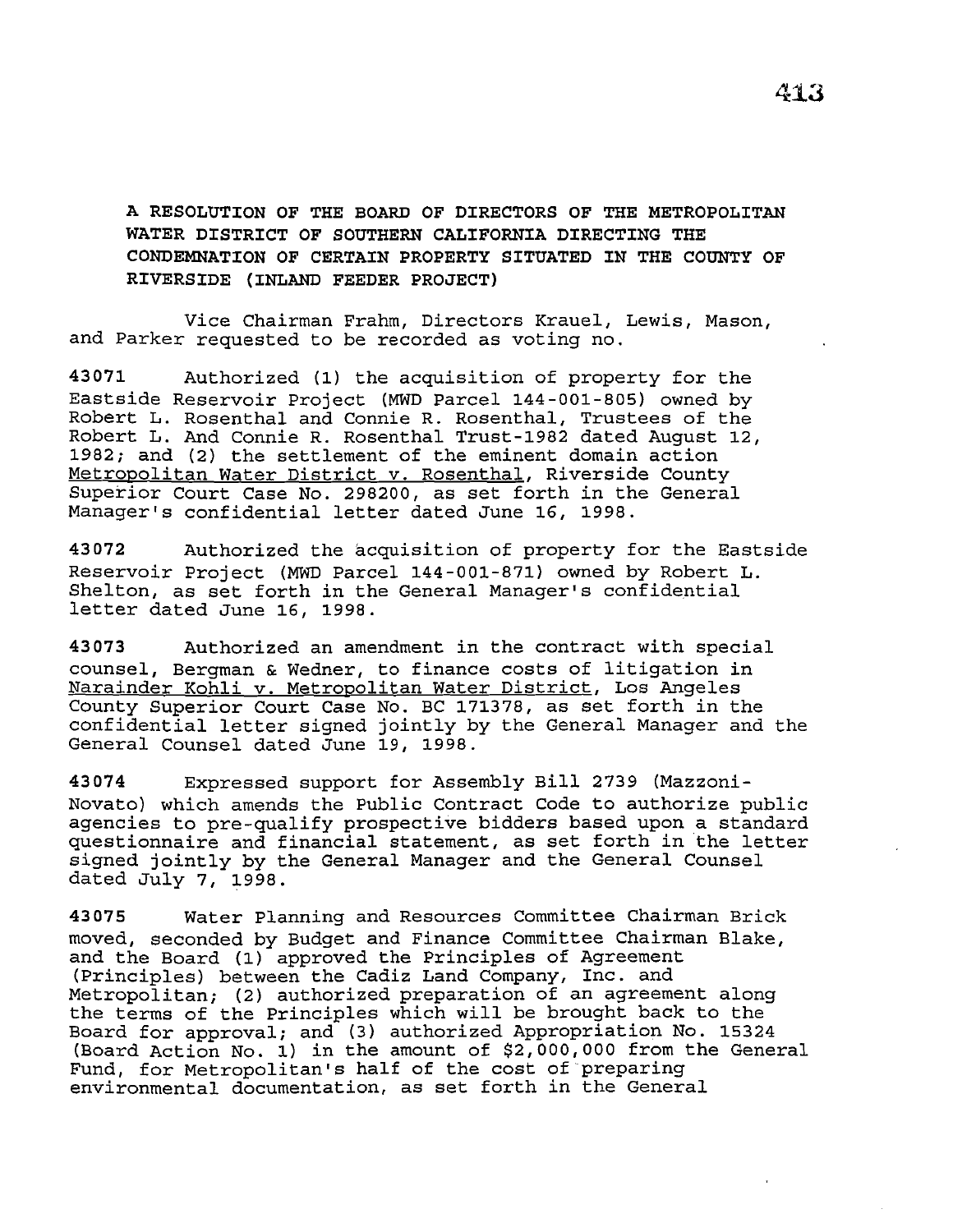Manager's revised letter dated July 10, and the General Counsel's supplemental letter dated July 14, 1998.

The Chair called for a vote on the motion, which carried.

Director Mason requested to be recorded as voting no.

43076 Water Planning and Resources Committee Chairman Brick moved, seconded by Director Blake and carried, and the Board authorized the General Manager to support certification of water recycling planning in resolving the CALFED alternatives for a Bay-Delta program consistent with the letter of the General Manager dated June 23, 1998.

43077 Vice Chairman McMurray moved, seconded by Director Mayer and carried, that the Board authorize the General Manager to enter into an agreement with the City of Oxnard/Oxnard Community Development Commission (City/Agency) on terms and conditions to be approved by the General Counsel to (a) jointly purchase and own the 308± acre parcel of vacant land adjacent to Ormond Beach in the City of Oxnard; (b) jointly exercise management of and planning for the subject 308± acre parcel of land; and (c) accept from the City/Agency for its one-half of the purchase price (\$5,100,000 plus or minus closing costs and prorations) a promissory note secured by a first lien Deed of Trust on the City/Agency's one-half interest in the property and by a pledge of City/Agency's tax increment, as set forth in the General Manager's letter dated July 6, 1998.

Director King stated that the property is coastal dependent industrial use and *is* in compliance with the local coastal plan for the State.

Vice Chairman Frahm, Directors Krauel, Lewis, Mason, and Parker requested to be recorded as voting no.

43078 The following listed communications were submitted for the information of the Board:

- a. Letter of the General Manager dated June 16, 1998, reporting on the operating data for the month of May.
- b. Letter of the General Counsel dated June 30, 1998, transmitting the activity report of the Legal Department for the month of June.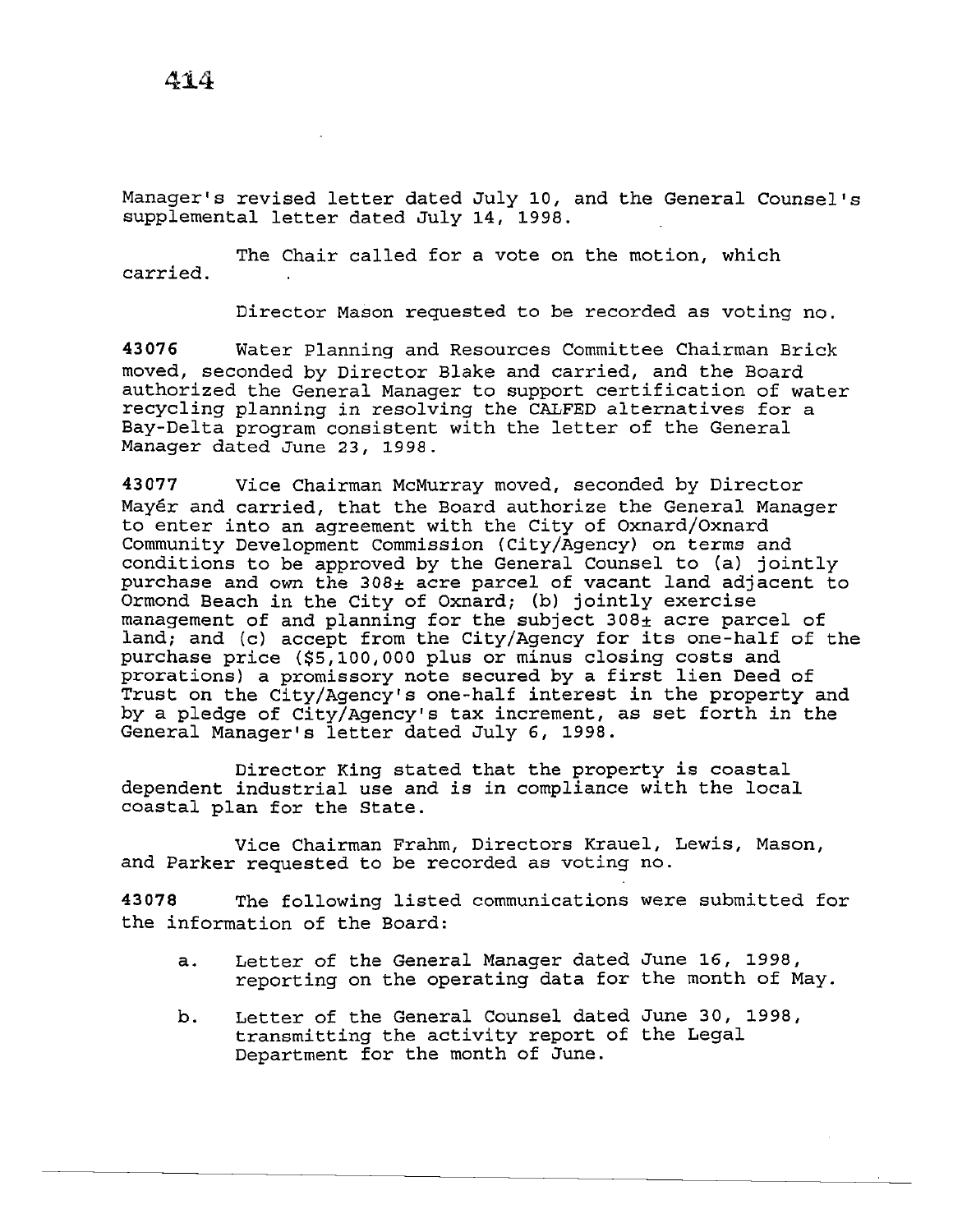- c. Letter of the Auditor dated June 23, 1998, transmitting the activity report of the Audit Department for the month of June.
- d. Letter of the General Manager dated June 18, 1998, transmitting the Executive Financial Summary for the month of May.
- e. Letter of the Auditor dated June 10, 1998, transmitting the Audited Cash Basis Financial Statements as of March 31, 1998.
- f. Letter of the General Manager dated June 23, 1998, regarding Long Range Finance Plan Issues.
- g. Letter of the General Manager dated June 23, 1998, reporting on the regional assurances for distribution of benefits from a CALFED solution.
- h. Letter of the General Manager dated June 23, 1998, submitting the draft salinity management recommendations.
- i. Letter of the General Manager dated June 17, 1998, reporting on the California Energy Commission Applied Research Proposal.
- j. Letter of the General Manager dated June 22, 1998, reporting on Assembly Bill 1476 (Sweeney-Hayward)-- Water Supply Reliability Assessments.
- k. Letter of the General Manager dated July 7, 1998, reporting on the Draft Water Rights Protection and Short-term Water Transfer Act of 1998.

**43079** The following listed items were received as pending items and will be discussed at a later date:

- a. Letter of the General Manager dated June 16, 1998, regarding the determination of on-line date for the Lake Mathews Outlet Facility Program.
- b. Letter of the General Manager dated June 18, 1998, regarding the decision on acceleration of the Oxidation Retrofit Program at the Skinner, Weymouth, and Diemer Filtration Plants.